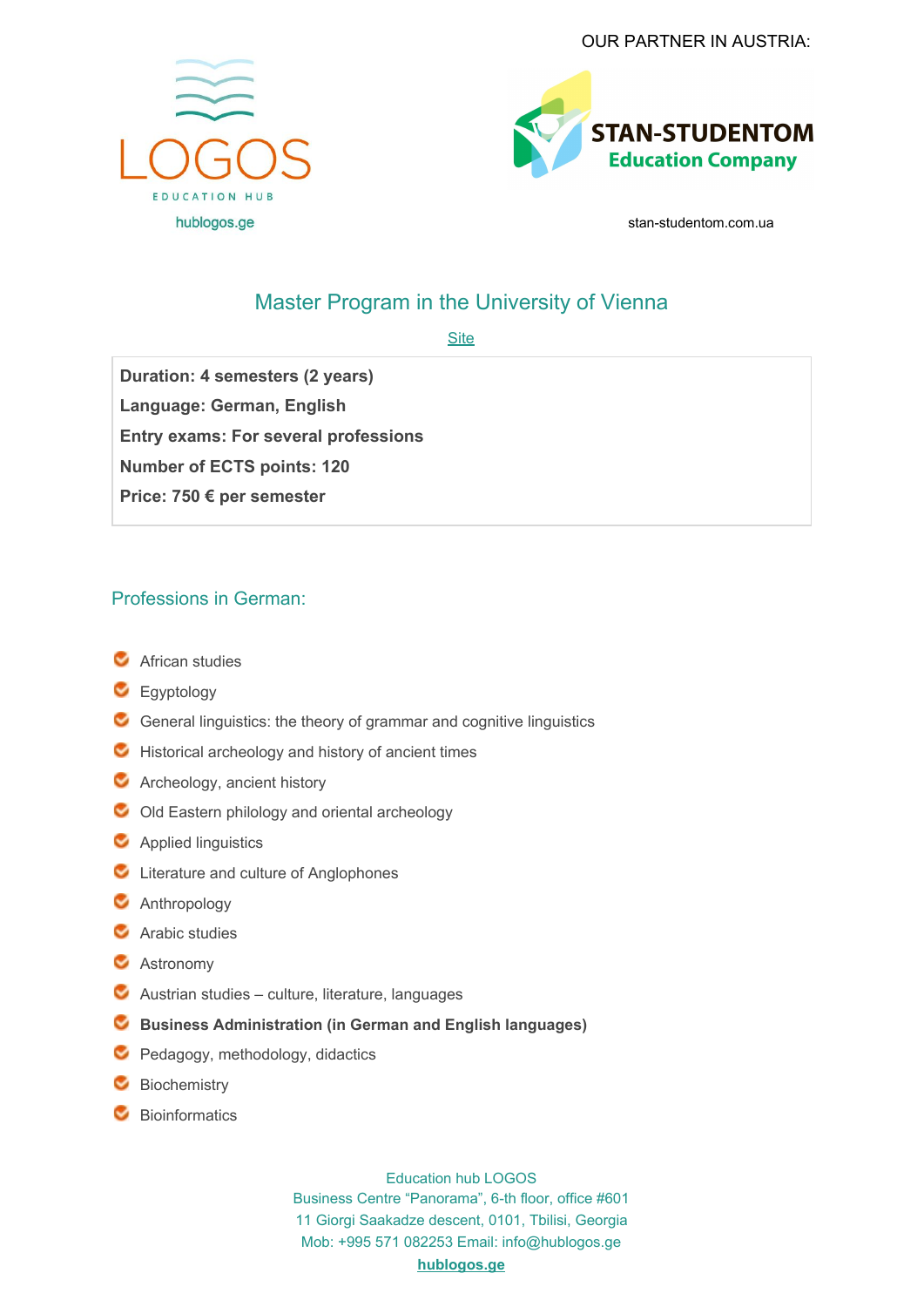



stan-studentom.com.ua

- Biology of behavior, cognitive biology, neurobiology
- **C** Pharmacy
- C Comparative literature
- Byzantine studies (the culture of the Byzantine Empire) and the neo-Greek culture
- C Chemistry
- C Chemistry and Materials Technology
- C Computational Science
- C Cultural differences and transnational processes
- German as second and foreign language (DAF)
- German philology
- Interdisciplinary Master ' s program in modern history, and the media
- Geology
- The science of food, nutrition (trophic ecology)
- **C** European Ethnology
- **C** Evangelical Theology
- **C** Evolutionary biology
- **C** The Finno-Ugric studies
- **C** History
- Gender studies
- Genetics and Developmental Biology
- Geography
- $\bullet$  The study of history, archival science, auxiliary historical disciplines
- World history and global studies
- **C** Interdisciplinary Master's Program on Ethics for the school and the profession
- **C** Hungarian philology
- $\bullet$  Indo-European and historical linguistics
- $\bullet$  Interdisciplinary study of Eastern Europe
- **International business administration (in German and English languages)**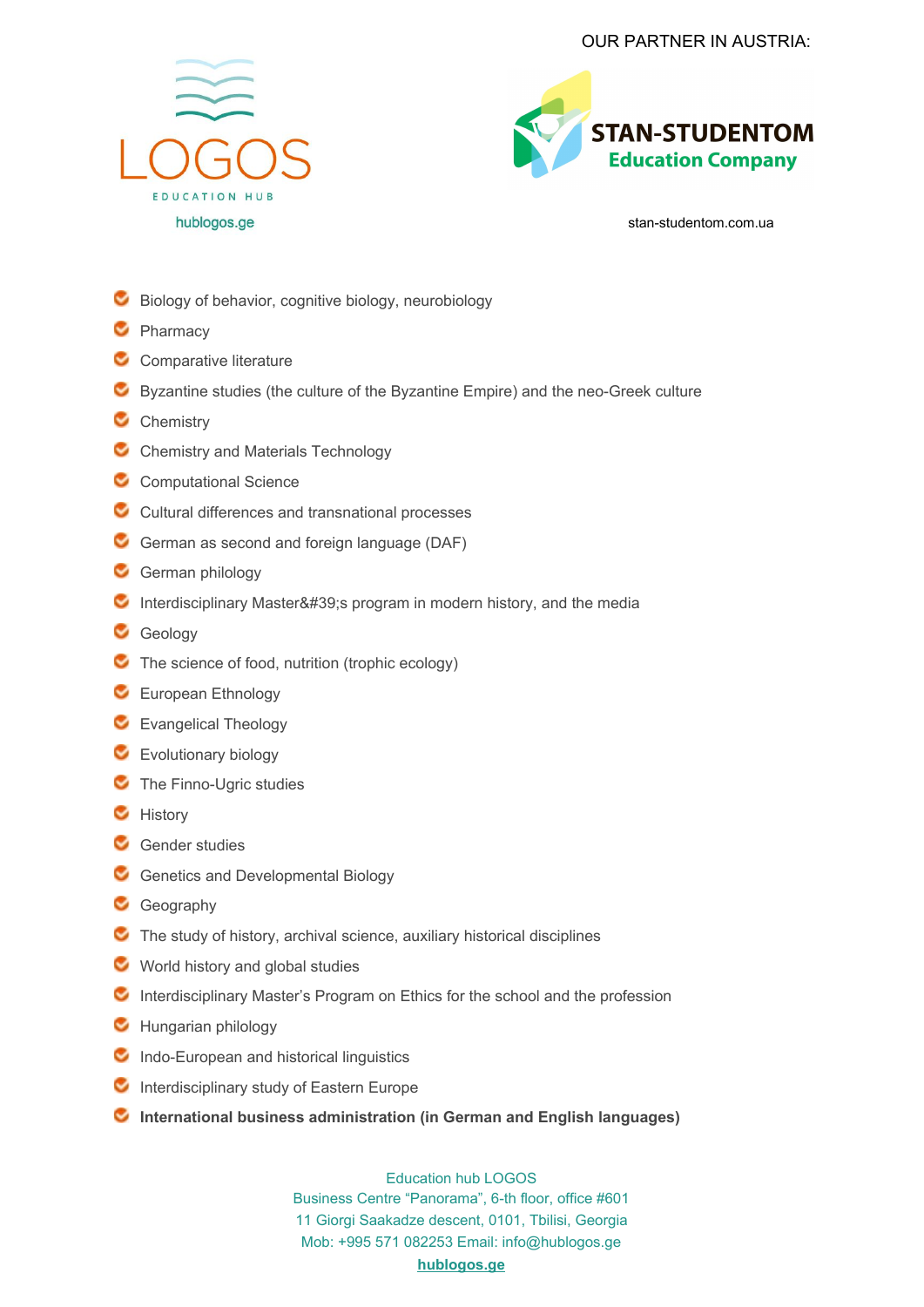



stan-studentom.com.ua

- **C** International development
- **C** Teaching Islam
- Economic informatics
- **C** Japanese studies

U Judaica (science aimed at the study of religion, history, culture and everyday life of the Jewish people)

- C Cartography and Geoinformation
- History and philosophy of science
- C Classical Archaeology
- **C** Ancient Greek philology
- **Zoology**
- **Korean studies**
- C Culture and society of modern South Asia
- C Cultural and social anthropology
- History of arts
- **Women's and gender history**
- **Meteorology**
- **C** Nursing
- **Molecular biology**
- **C** Musicology
- $\bullet$  Nature conservation and management of biodiversity
- **C** Netherlands' studies
- $\bullet$  Numismatics and monetary history, the individual master program
- **C** Philosophy
- **C** Physics
- **C** Political science
- Psycology\*
- **Journalism and Communication sciences**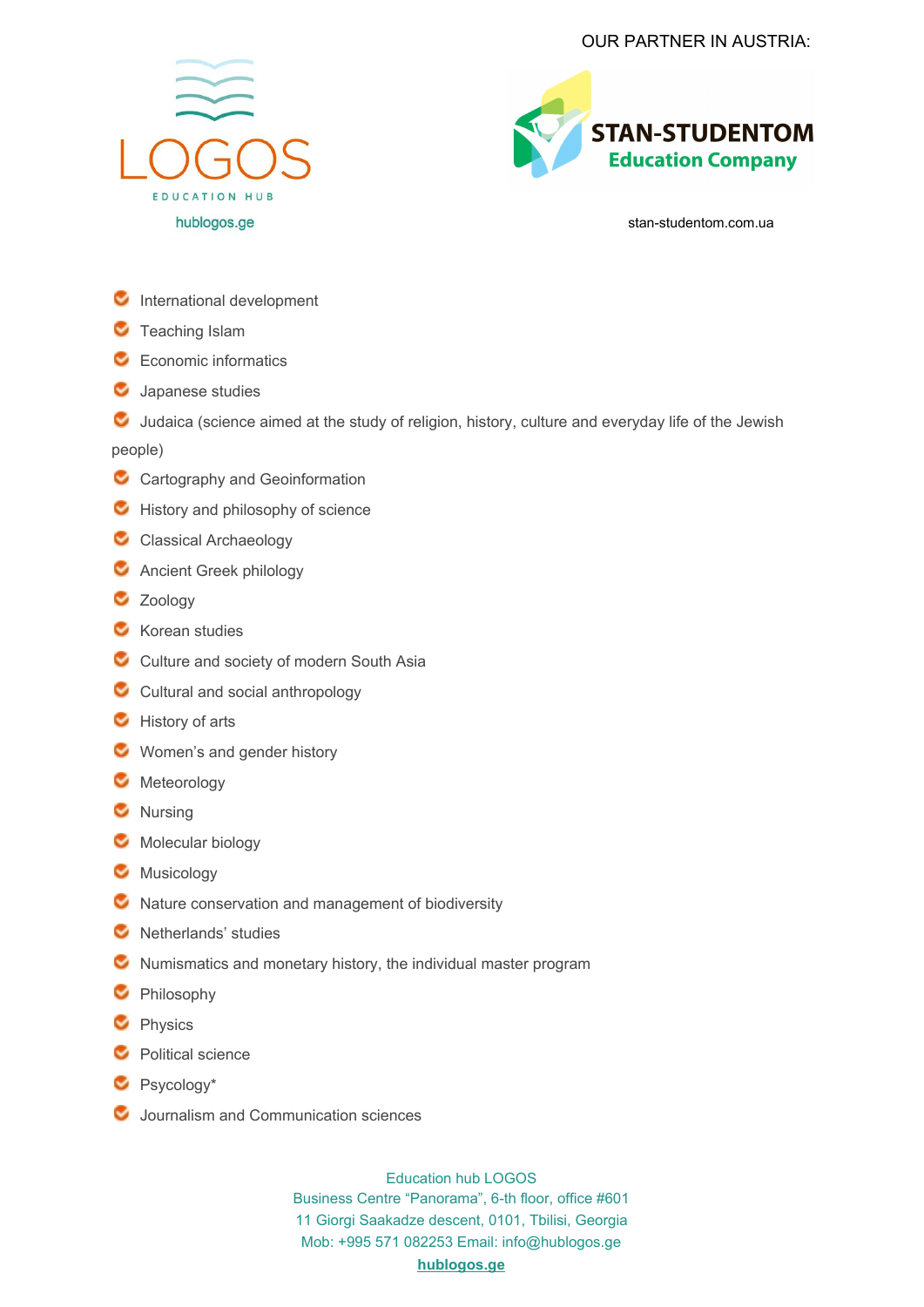



stan-studentom.com.ua

- **Planning for resettlement and land use**
- **C** Religion study
- Romance philology
- **C** Teaching religion
- C Chinese studies, teaching Chinese language
- $\bullet$  Scandinavian studies
- Slavistics
- **C** Roman languages and literature
- Sociology
- Sport science
- **C** Language and culture of South Asia and Tibet
- **C** Statistics
- The Science of Theater, Film and Media
- $\bullet$  In-depth study of theology
- **Buddhist and Tibetan Studies**
- **C** Translation
- **Turkish studies**

## Professions in English:

- C Literature and Culture of Anglophones
- **Botany**
- **Environmental Science\***
- **C** International development
- $\bullet$  Health and physical activity
- $\bullet$  Science-technology- society\*
- Economics
- **Economic informatics**